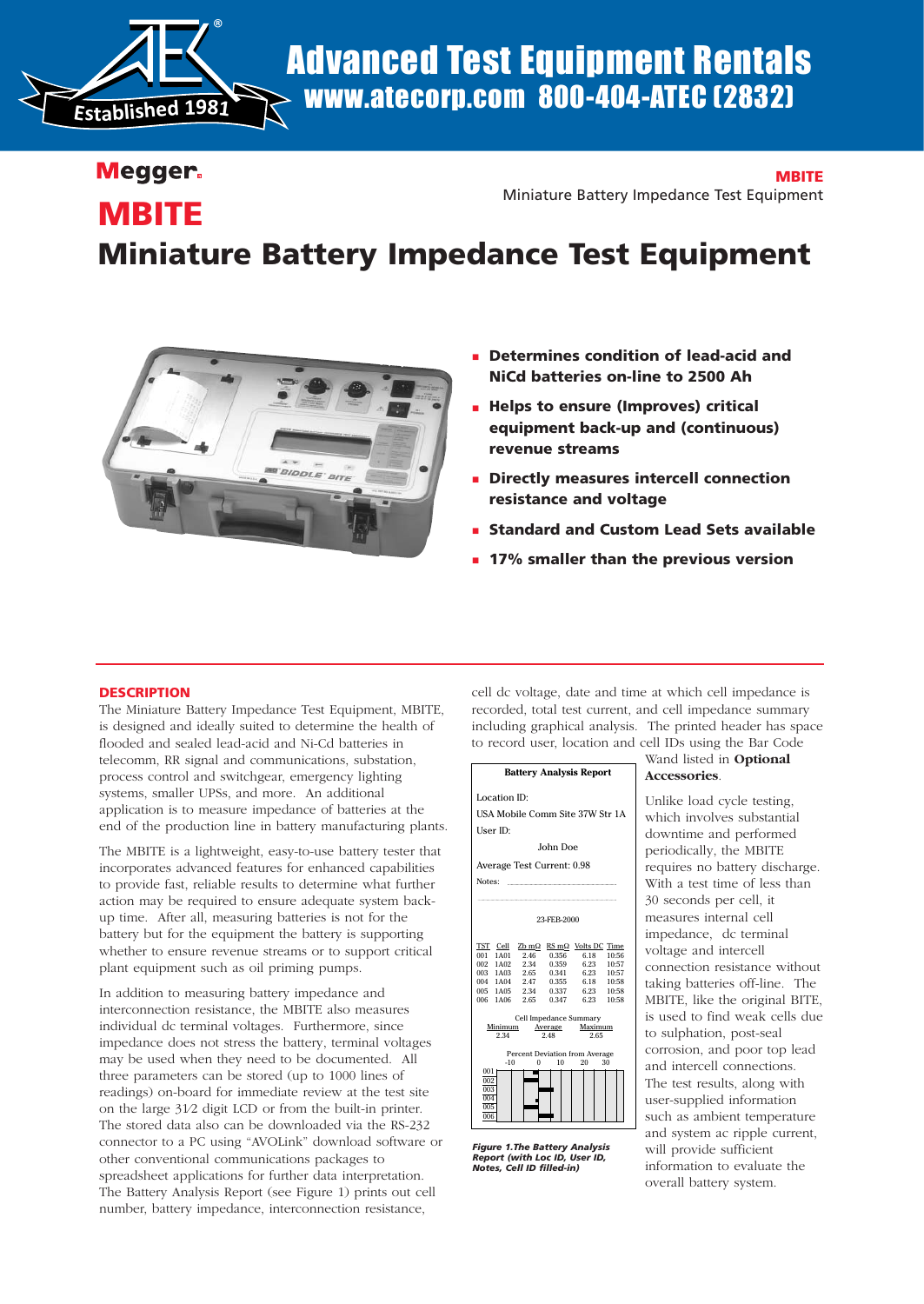

**Figure 2. A typical test set-up.**

### **Why Measure Batteries at all?**

Measuring batteries is not for the battery but for the equipment the battery is supporting whether to ensure revenue streams as in wireless phone service or to support critical plant equipment such as oil priming pumps. In a sense, it is insurance that the MBITE provides and peaceof-mind knowing that the batteries are in good health.

## **APPLICATIONS**

The MBITE measures impedance values and dc voltage for flooded and sealed lead-acid and nickel-cadmium cells. This information aids the operator to determine cell replacement criteria based on impedance trends. The MBITE also identifies weak cells in a battery string and pinpoints unsatisfactory intercell and/or intertier connections. A schematic diagram of a typical test setup is shown in Figure 2.

## **Test Procedure**

The MBITE base measurement unit applies a capacitively coupled ac current to the battery under test by way of the current source leads. Current sensors monitor source current. The standard CT has a 2-in. (50-mm) internal dimension while the optional CT is 0.5 in. (13 mm). The CT is clamped around a convenient battery intercell or intertier connection within the battery's current loop. The potential probes are placed across the cell under test. The base measurement unit displays cell impedance and dc float voltage as well as intercell connection resistance. Figure 3 shows the value of taking direct intercell connection resistance measurements. The information can be verified by the operator and then stored by pressing the data send button on the potential probe before moving onto the next cell. Intercell resistance measurements also



can be made and stored using the cell/strap mode. Single cell/module applications can be accommodated using one of the optional Factory Probe Lead Sets.

**Figure 3. Intercell Connection Resistance.**

Data produced by the MBITE can be interpreted in both short- and long-term time frames. It is recommended that MBITE measurements be made part of a battery

**Interpretation of Readings**



maintenance program, with readings taken and recorded quarterly or semiannually. Figure 4 shows an example of how impedance changes as cells weaken over time and cycle life.

**Figure 4. Impedance increases with battery age (and weakness.)** 

#### **Short Term Interpretation**

Impedance readings for individual cells can be used in the short term to compare with the average impedance reading for the entire battery. Individual cell values varying by more than ±40% of the (sealed) battery average typically indicate a problem with that cell (and ±20% for flooded). There are two different methods of evaluating impedance data in Excel®: 1) use the bar graph of the MBITE printout in Cell  $#$  order and 2) by rearranging the data into ascending impedance as shown in Figure 5 using a spreadsheet. The cells on the right side of the graph are weaker than the others. The dramatic increase in impedance is a clear indication of questionable cells. Further investigation of such cells is recommended,



including a verification of intercell connections, specific gravity, if appropriate, ambient temperature, and perhaps, a single cell load-cycle test.

## **Figure 5. Ascending Impedance.**

#### **Long-Term Interpretation**

Impedance readings can be used in the long term to determine replacement criteria. Battery cell impedance values should be recorded and compared to previous



**Figure 6. Ascending Impedance compared to Load Test,**

readings to determine the cell's position on the curve of impedance versus cell life. Individual cell values varying by more than ±40% from the initial baseline of the battery average typically indicate a problem with that cell (and  $\pm 20\%$  for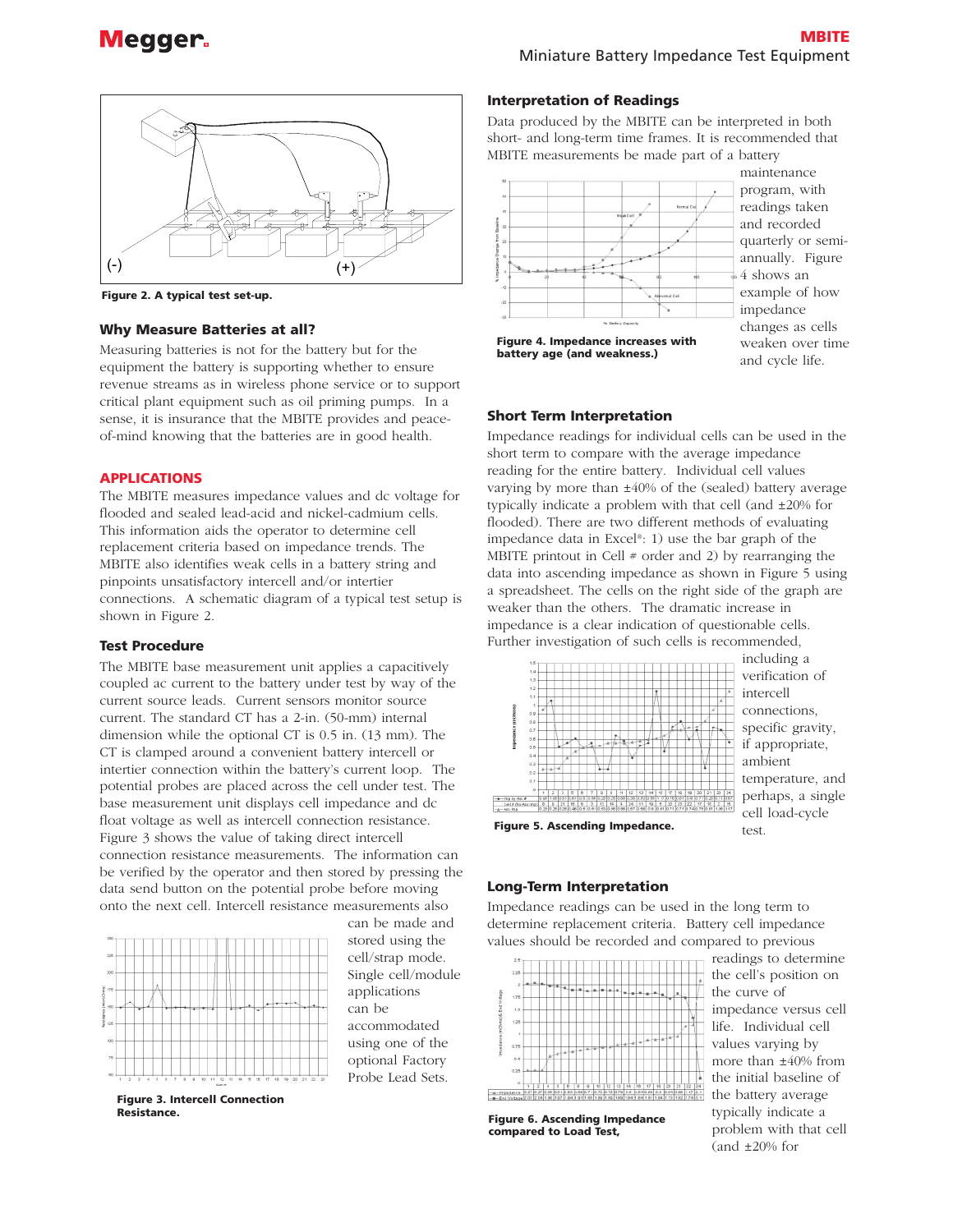## Megger.

flooded). A sample curve is shown in Figure 4. In order to facilitate the long-term interpretation of impedance values, Megger maintains a database of impedance values of many battery types. For comparison purposes, this information is available upon request.

An additional data evaluation method that can be used in either a short-term or a long-term mode is in conjunction with load test data. By taking impedance measurements just prior to a load test and comparing them with end voltage, a correlation between impedance and that string's capacity can be derived. See Figure 6.

## **FEATURES AND BENEFITS**

- Provides excellent data to evaluate critical systems' back-up time
- On-line testing requires no downtime
- Graphical printout aids to quickly determine cell/jar condition to make immediate decisions
- Data is stored for on-site review
- Requires no battery discharge to save cycle life
- Built-in printer to leave a record at the site
- RS-232 connector for downloading stored data to PC
- Reduced testing time; less than 30 seconds per cell
- Measures impedance and dc cell voltage for lead-acid and nickel-cadmium cells
- Directly measures intercell connection resistance to eliminate routine retorquing
- Up to 1000 sets of readings can be stored in an unlimited number of tests
- Custom Lead Sets available to meet specific needs

## **SPECIFICATIONS**

#### **Maximum Total Voltage at MBITE Leads**

250 V dc. Larger battery systems can be sectioned

#### **Power Requirements**

120 V ac 60 Hz (240 V ac 50 Hz on –47 and –47-CE models)

## **Display**

Backlit LCD panel with 5-in. (125 mm) viewing area

#### **Voltage Range**

0 to 2.500 V dc, 1 mV resolution 2.5 to 25.00 V dc, 10 mV resolution

#### **Impedance Range**

0 to 1.000 m $\Omega$  1 u $\Omega$  resolution 1 to 10.00 mΩ 10 μΩ resolution

#### **Measurement Accuracy**

**AC impedance:**  $\pm(5\% \text{ rdng} + 1 \text{ lsd})$ **DC voltage:** ±(1% rdng + 1 lsd)

#### **Settling Time per Reading**

3 seconds maximum

#### **Temperature**

**Operating:**  $32^{\circ}$  F to  $104^{\circ}$  F (0° C to  $40^{\circ}$  C) **Storage:** -5° F to 130° F (-20° C to 55° C) **Humidity:** 20% to 90% RH, non-condensing

#### **Clamp Range**

**Standard Opening:** 2.0 in. (50 mm) maximum **Optional Opening:** 0.5 in. (12 mm) maximum

## **Safety**

Designed to meet IEC 1010-1 specifications **Dimensions:** 7H x 11D x 17W in. (18 H x 29 D x 45 W cm) **Weight:** 19.5 lbs. (8.8 kg)

| <b>ORDERING INFORMATION</b>                               |               |
|-----------------------------------------------------------|---------------|
| Item (Qty)                                                | Cat. No.      |
| MBITE, 110/60                                             | 246005B       |
| MBITE, 240/50                                             | 246005B-47    |
| MBITE, 240/50, CE-marked                                  | 246005B-47-CE |
| <b>Included Accessories</b>                               |               |
| Potential Probe set                                       | 33530         |
| Potential Probe cable (8 ft.)                             | 33806         |
| Fused Current Source Leads (8 ft.)                        | 33805         |
| Clamp-on current sensor, CT, with 1/2 in. opening (5 ft.) | 33863         |
| Extension cable, CT (6 ft.)                               | 33864-1       |
| AVOLink, downloading software Instruction manual          | AVTM246005B   |
| <b>Optional Accessories</b>                               |               |
| Potential Probe extension cable (8 ft.)                   | 33806         |
| Extension cable, CT (20 ft.)                              | 246033        |
| Clamp-on current sensor, CT, with 1/2 in. opening         | 246034        |
| Factory Probes, dual-point helical hand spikes            | 33532         |
| Factory Probes, AMP/Burndy Lead Set                       | 33531         |
| Bar Code wand with preprinted, laminated code sheet       | 246036        |
| Bar Code Label printing software                          | 246039        |